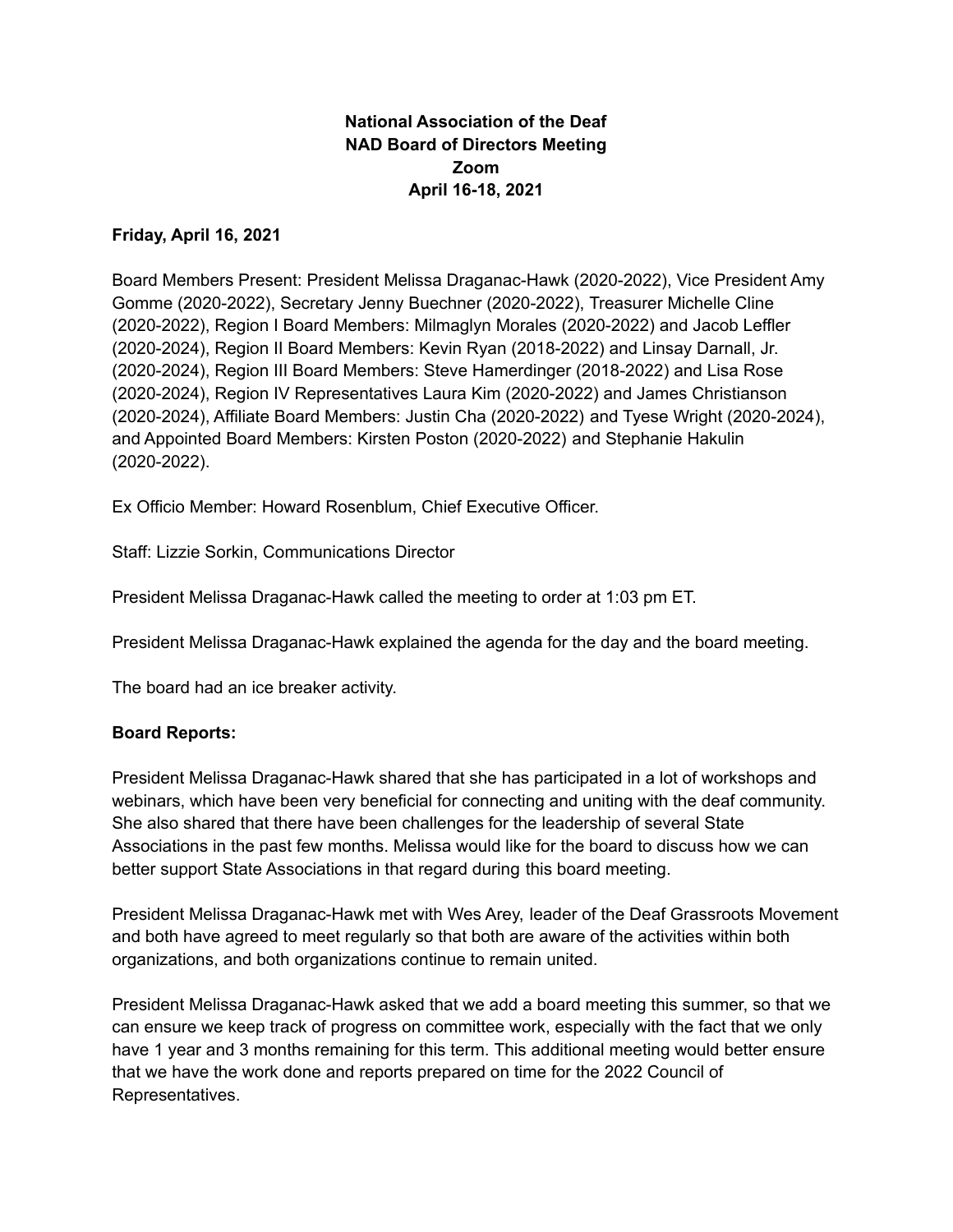Secretary Jenny Buechner shared that the board reports are separate from the Committee reports. Please make sure the Committee Chairs fill out the committee report. As Board Liaison, board members should share their insights on each committe's progress, dynamics and any potential topics for discussion for the Board. Also, there are two motions that need to be ratified.

Kevin Ryan moved to ratify both electronic motions. Seconded by Jacob Leffler. CARRIED. February 21, 2021:

MOTION: Jenny Buechner moved to approve DCHS recommendation to recognize Deaf History Month during the month of April. Seconded by Milmaglyn Morales. CARRIED.

February 25, 2021: MOTION: Milmaglyn Morales moved to approve the January 2021 board meeting minutes as read. Seconded by Lisa Rose. CARRIED.

Treasurer Michelle Cline provided her report. The NAD obtained an Economic Injury Disaster Loan (EIDL) at the beginning of the COVID-19 Pandemic and that the loan has been paid off now. She also shared progress on selection of SAAC Committee members. Michelle also mentioned that the Deaf Business Advocacy section which was going to dissolve once the money was handled are now thinking about resuming the section. This DBA issue will be discussed with the executive board and Howard before making recommendations for the full board to consider.

Treasurer Michelle Cline shared the Financial reports. The reports are up to February 2021, Expenses and Income are close to projected percentile for the 2020-2021 Fiscal year. We are waiting on the March Financial Report before we can wrap up the fiscal year.

President Melissa Draganac Hawk called for a recess at 2:07 pm ET.

The meeting resumed at 2:15 pm ET.

CEO Howard Rosenblum provided his report. Howard explained that the General Services Administration (GSA), which is responsible for Federal government wide federal contracts, has decided not to continue the Federal Relay contract, which was scheduled to expire on May 15th. This is concerning as they have two extra services that are currently not available with Relay Services that are under the regulation of the Federal Communications Commission (FCC). Federal agencies are now responsible for managing their own contracts for those two services, which are Relay Conference Captioning (RCC) and Video Remote Interpreting (VRI). The NAD has been working with Deaf In Government (DIG) to ensure that Federal employees have access to necessary services to do their jobs. Both organizations are trying to convince GSA to keep VRI and RCC centralized, rather than leave it to each Federal agency to manage the contracts.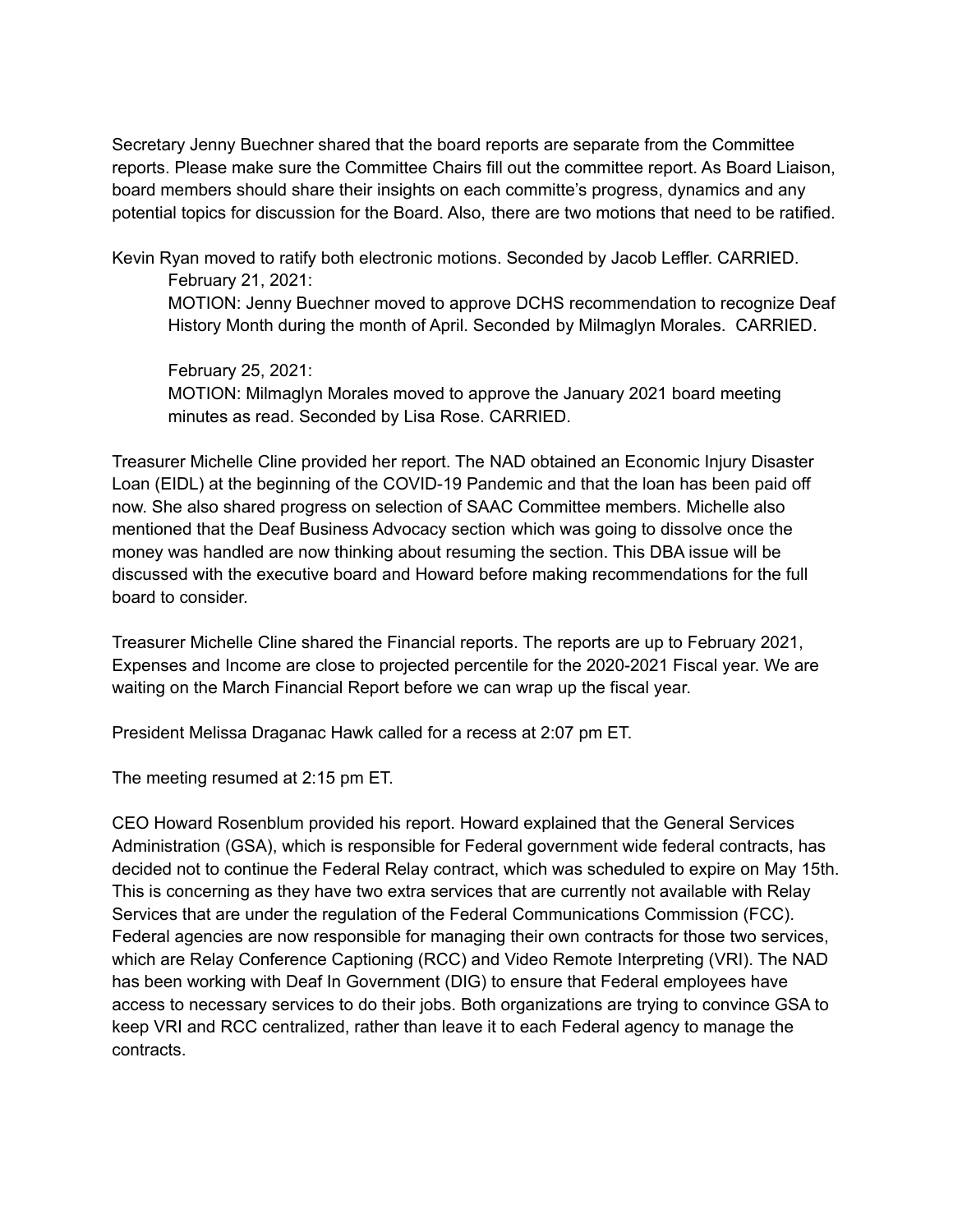DIG reached out to NAD inquiring about the possibility of having a shared employee working for both organizations. The Board discussed that we would continue dialogue with DIG about this position on a trial basis and see how it works. The Board also discussed that we need to reach out to other organizations and see if there are any needs that both the NAD and their organization would be able to partner on.

CEO Howard Rosenblum shared concerns regarding a court ruling regarding access for the Internet. Several years ago, the 9th Circuit made a ruling stating that the Amerians with Disabilities Act (ADA) only applies to those that have a physical location and have virtual services (web services), so that means businesses that are web only do not have to follow the ADA. The NAD got a different decision in the Northeast region for the Netflix case that says the ADA applies to web only businesses. Recently, the 11th Circuit had a case where a blind person sued Wynn Dixie for not making their web accessible. The blind person was not able to purchase anything that was already available in the store on the web. The 11th Circuit decided that the ADA does not apply to virtual services including online shopping. This is a bad result for ADA and web services. But there are three different views: 9th Circuit, Netflix case, and the 11th Circuit case. It is possible that this new case from the 11th Circuit might go to the Supreme Court for appeals, and if the Supreme Court agrees with the 11th Circuit, it is possible that our lawsuit with Netflix back in 2012 may be rescinded. The alternative is to go to Congress to amend the ADA so that it applies to the virtual world as well. Many lawyers from all over the country are working on this, and Howard will keep the Board posted on any strategies.

The Board discussed the Cogswell Macy Act, which the NAD has been working on with CEASD and other groups, and how we would like to spread awareness about it.

CEO Howard Rosenblum shared that there have been stronger relationships with some corporations. Verizon is asking the NAD to have a representative on their Disability Advisory Committee. It is anticipated that more requests like this will come from other corporations in the future.

Under the Policy Institute, Zainab Alkebsi is working on rankings of deaf friendliness of various items such as stadiums and transportation, and one is on social media platforms. One will come out soon for how accessible each state's COVID-19 briefings are with interpreters.

CEO Howard Rosenblum shared about the letter sent to the Academy Awards regarding a hearing actor in the role of a Deaf character in The Sound of Metal. There has been no interest in the letter from the Academy as well as the media. It seems that the Deaf community does not see this as a priority. The Board discussed ideas on how we can get community input on why this is not a priority.

President Melissa Draganac Hawk called for a recess at 4:04 pm ET.

The meeting resumed at 5:06 pm ET.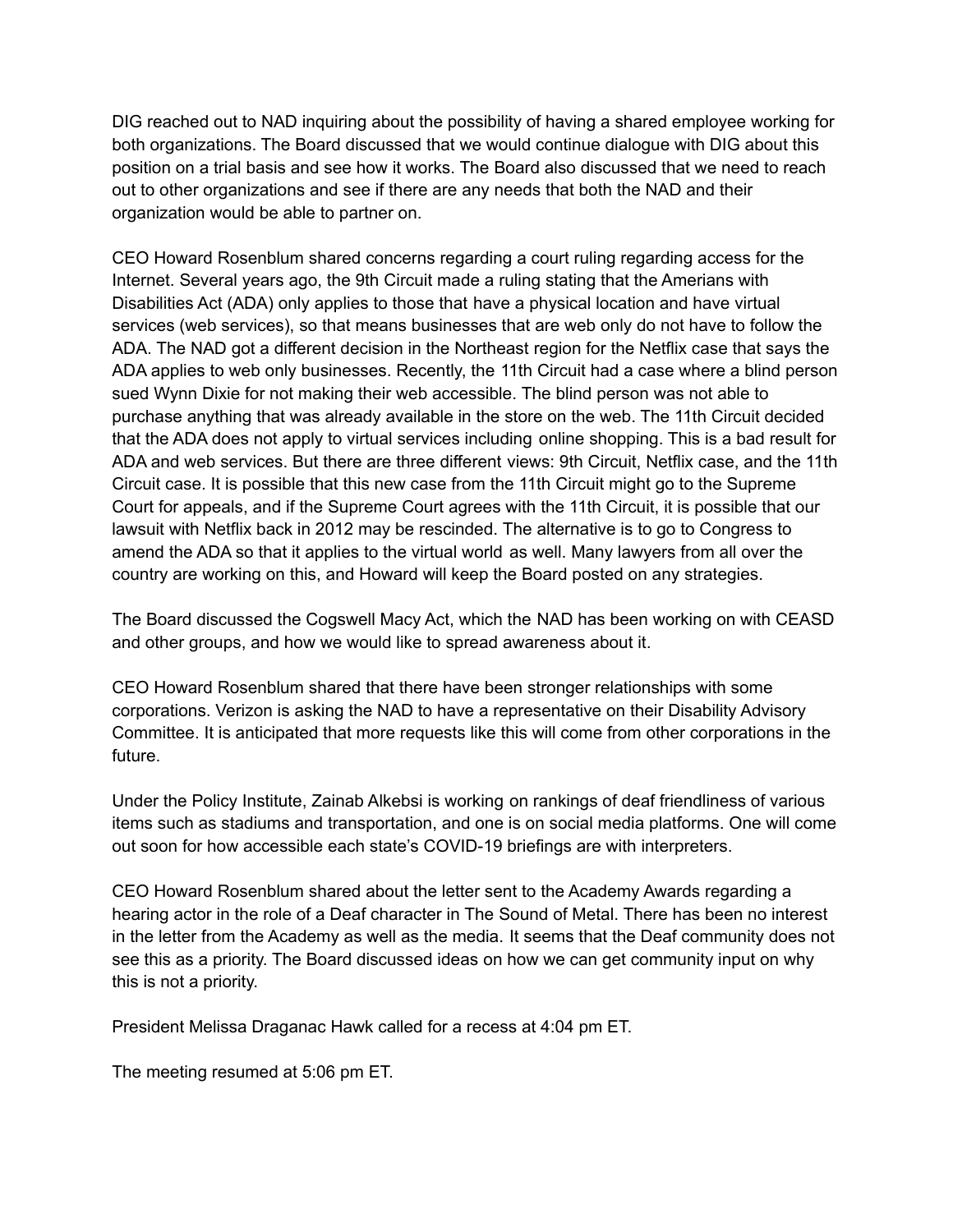CEO Howard Rosenblum continued his report. He shared that the NAD Youth Leadership Camp (YLC) will be held virtually starting on July 5th.

The NAD Youth Ambassador Program will have some updates and a plan will be shared with the board in the near future, in hopes to implement the changes for the 2022 NAD Conference.

Vice President Amy Gomme reported that she has been working on improving the reporting process for committees and will be reaching out to the Committee Chairs directly to collect their reports for future board meetings.

Region I Board members Milmaglyn Morales and Jacob Leffler reported that Region I will be hosting a State Association Day on May 1st, planned by State Associations.

Region II Board members Kevin Ryan and Linsay Darnall, Jr reported that some State Associations will be hosting their conferences virtually, and some have decided to host theirs in person.

Region III Board Members Steve Hamerdinger and Lisa Rose reported that they have worked closely with Access to Activism and Texas Association of the Deaf regarding the recent deep freeze they had experienced, and things are settling down in that regard. Arkansas just passed a bill that will replace "hearing impaired" with "deaf and hard of hearing" in their laws and terminology. They also shared that some State Associations are discussing how to host their conferences as some are considering doing a hybrid version that would allow some people to gather in person and connect virtually.

Region IV Board Members reported that they have had region meetings on Zoom, and have met with some State Associations individually to provide support. There were concerns about leadership with the Nevada Association of the Deaf. They also shared that there are some efforts to reactivate Wyoming's State Association.

Affiliate Board Members Justin Cha and Tyese Wright reported that they have been working on defining their roles and responsibilities. They will be sending out a letter to all affiliates to introduce themselves as a resource to support them, as well as represent them. They also shared that there is a need to support the Black Lives Matter movement in Minnesota, and are exploring ways how we can support them.

Appointed Board Members report will be shared when the board discusses the priority on Dismantling Racism.

President Melissa Draganac Hawk called for a recess at 6:47 pm ET.

The meeting resumed at 6:54 pm ET.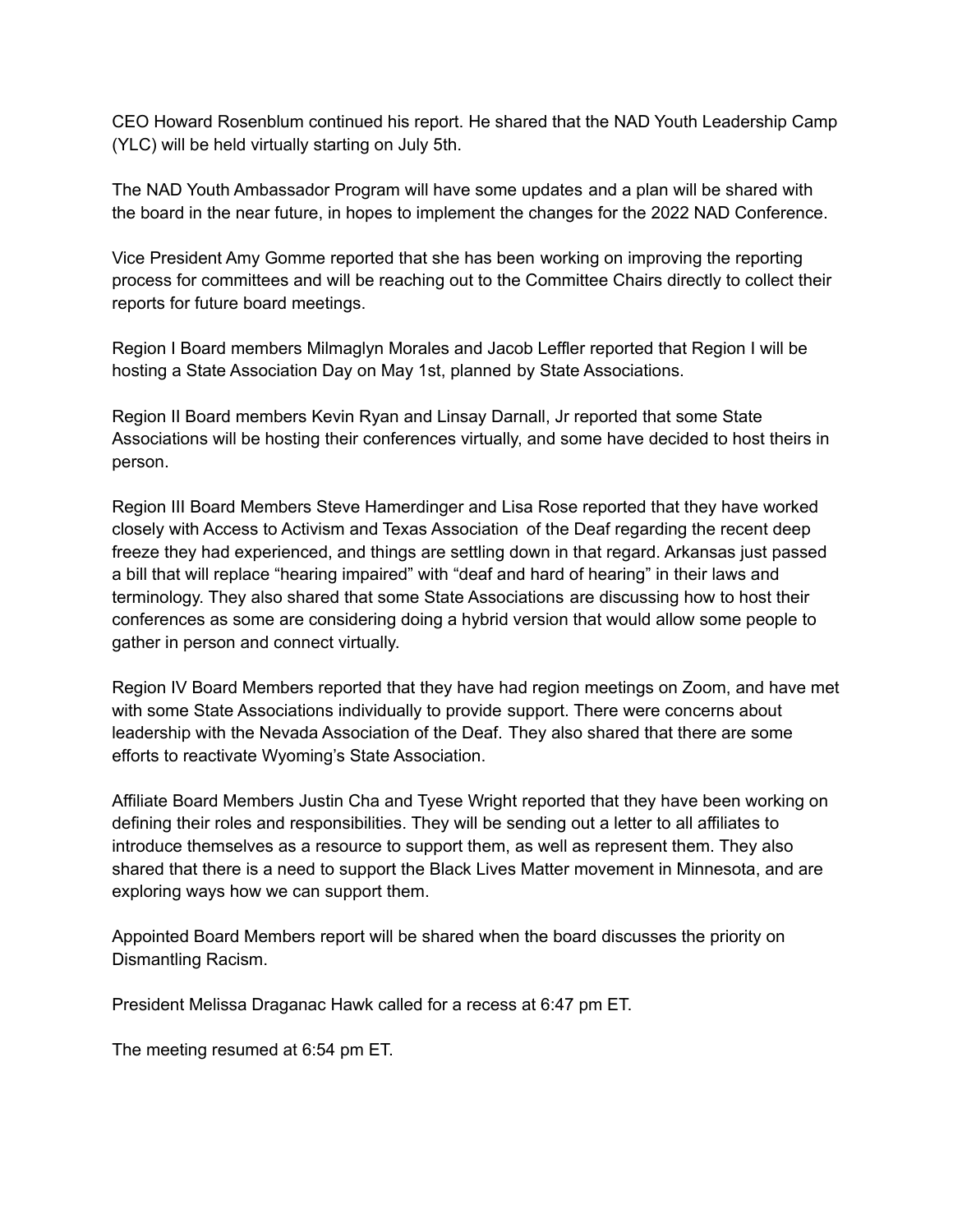Vice President Amy Gomme, chair of the Diversity Strategy Team shared that the group now includes Amy, Tyese, and Melissa. They are evaluating the purpose and function of DST, as well as renaming it. The DST was asked by NAD HQ to review concerns on hate speech within NAD's Social Media posts, and the DST members suggested inserting a statement that the NAD does not accept negative remarks that are harmful including racist remarks.

The statement reads "In this space, all comments must be respectful. This means that any abusive, offensive or oppressive comments on our social media are not acceptable."

Tyese Wright shared that the DST also discussed the NAD Website and how to shift away from the traditional hierarchy of positions and listing the Staff and Board members by name. The board discussed the options on how to present the Board on the website.

Amy Gomme shared with the board about NAD attire, that the board can choose which type of clothes they would like in terms of style preferences and sizes.

Amy Gomme also shared an update with the board on how to address any inappropriate content in previous NAD publications

Amy Gomme also shared that the board will have training on racism in general, so that we can dismantle racism within the NAD. The racism trainings will focus primarily on unpacking our biases and will be made available on a monthly basis, starting in June. During our quarterly Board meetings, we will focus on learning modules, learning about things that the board members may not be aware of.

Governance Chair and Region III Board Member Lisa Rose led a brief polling activity about the Board Policy Manual.

President Melissa Draganac Hawk called for a recess at 8:02 pm.

# **Saturday, April 17, 2021**

Board Members Present: President Melissa Draganac-Hawk (2020-2022), Vice President Amy Gomme (2020-2022), Secretary Jenny Buechner (2020-2022), Treasurer Michelle Cline (2020-2022), Region I Board Members: Milmaglyn Morales (2020-2022) and Jacob Leffler (2020-2024), Region II Board Members: Kevin Ryan (2018-2022) and Linsay Darnall, Jr. (2020-2024), Region III Board Members: Steve Hamerdinger (2018-2022) and Lisa Rose (2020-2024), Region IV Representatives Laura Kim (2020-2022) and James Christianson (2020-2024), Affiliate Board Member: Justin Cha (2020-2022), and Appointed Board Members: Kirsten Poston (2020-2022) and Stephanie Hakulin (2020-2022).

Ex Officio Member: Howard Rosenblum, Chief Executive Officer.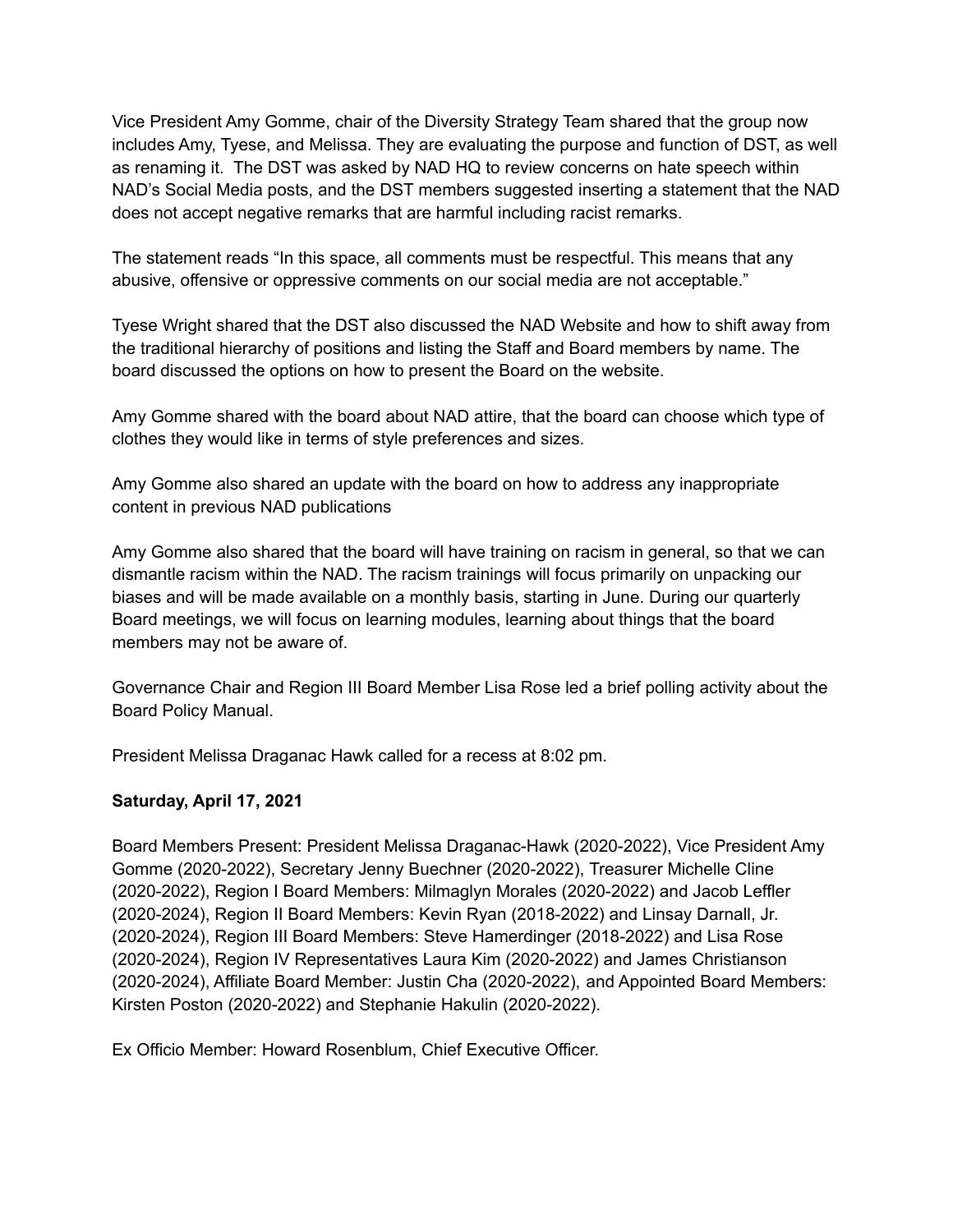Staff: Lizzie Sorkin, Communications Director; Kim Bianco Majeri, State Legislative Affairs Coordinator; and Angela Ellman, Conference Coordinator.

The meeting resumed at 11:02 am.

Vice President Amy Gomme led an activity for the board, for further relationship building, as well as learning about each other.

President Melissa Draganac Hawk called for a recess at 2:14 pm ET.

The meeting resumed at 3:00 pm ET, which is also live streamed on the NAD Facebook page.

President Melissa Draganac Hawk explained the agenda for the afternoon, and introductions of the Board Members to the public were made.

## **Priority Reports:**

Priority: Achieving Equity in Deaf Education

Board Liaison Laura Kim and Staff Liaison Kim Bianco Majeri shared that this proposal was created by Junior NAD representatives, and recognizes the need for all deaf children to have equal access to information and resources for deaf education. They are currently working on identifying people, programs, and organizations to be part of the committee and partnership on this priority. One idea is to expand the National Deaf Education Conference (NDEC) to include different disciplines within deaf education including but not limited to Student Life and Athletics.

Priority: Campaign to Spotlight the Adverse Impact of Language Deprivation Board Liaison Milmaglyn Morales and Staff Liaison Kim Bianco Majeri shared that they will combine this priority with the previous term priority National Family Campaign and expand on it. This priority work will focus on updating and promoting state legislative bills, including the Deaf Child Bill of Rights, and the 2014 language deprivation bill, as well as supporting LEAD-K efforts in various states. The NAD will also create a position statement to end language deprivation. The NAD will also develop training modules for parents and teachers to become proactive in recognizing language deprivation, and include strategies to address the issue.

The Board discussed the use of an accountability committee and the involvement of the State Association and Affiliate Committee.

The Board discussed how the training modules would be developed, in house or outsourced, and if it is outsourced, it is critical that it retains the Deaf Lens on language deprivation. A few ideas were shared on who we could outsource with, and how to get funding for the work. Board Liaison Milmaglyn Morales and Staff Liaison Kim Bianco Majeri will proceed with the priority and keep the board's input in mind.

Priority: Dismantling Racism in the Deaf Community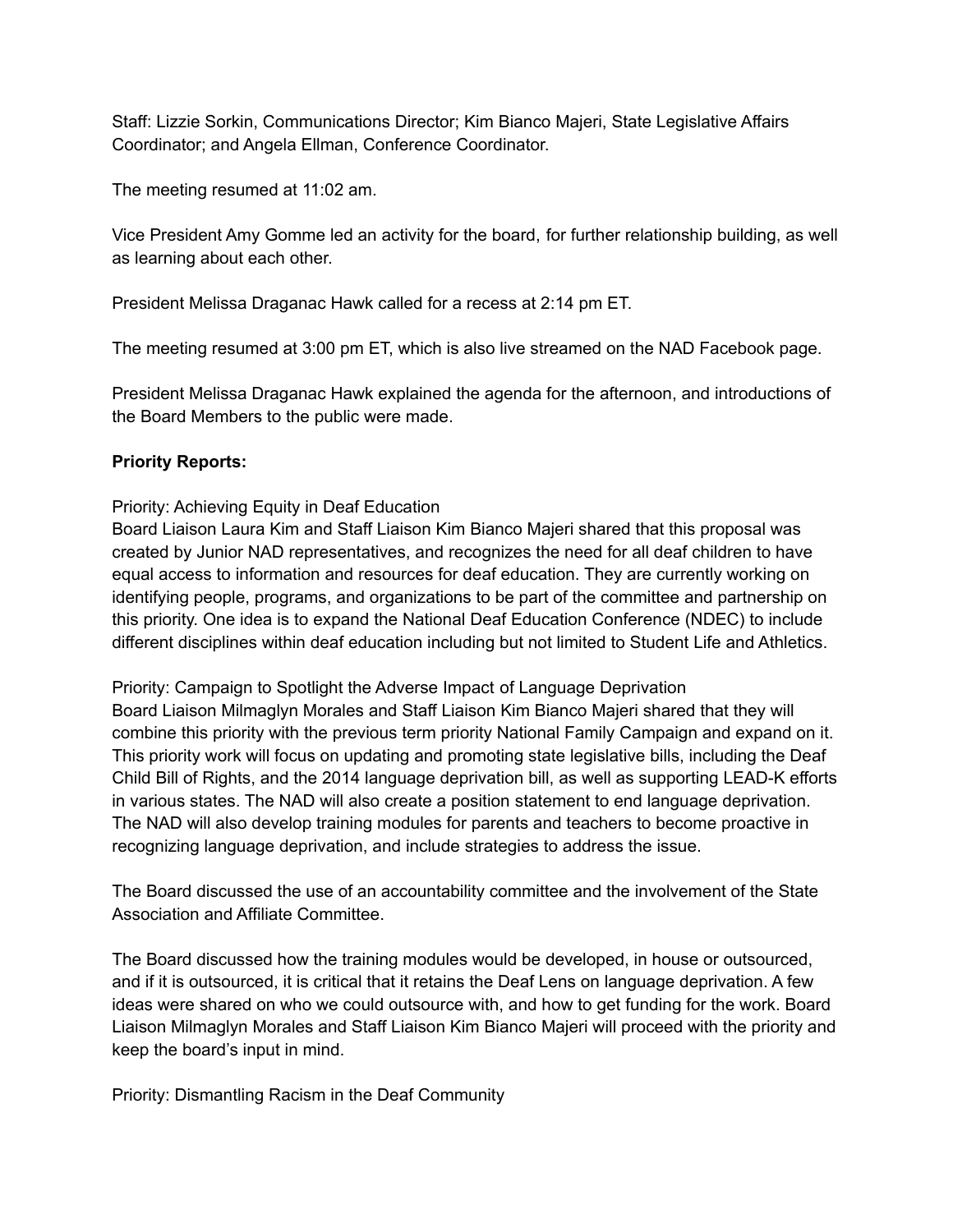Board Liaisons Kirsten Poston and Stephanie Hakulin shared that they have selected co-chairs Theodore "Teddy" Dorsette III and Alan Wilding. They are currently working on getting members for the committee as well as on a survey that will be disseminated to NAD Members, as well as State Associations and Affiliates. The survey will collect information on what tools are needed to support them. Additional information on what the committee decides to include in the toolkit will be shared with the board later this summer, and during the National Leadership Training Conference (NLTC).

The work on this priority is planned to be beneficial for the community, as well as within the NAD. Resources will be developed to help the NAD and the community explore how to dismantle racism within their organizations and the community.

## Priority: Eliminating Barriers to Quality Care for Deaf Seniors

Board Liaison Kevin Ryan and Staff Liaison Kim Bianco Majeri shared that the Task Force is currently working on updating resources on both the NAD and Deaf Seniors of America (DSA) websites. They are also currently working with the National Administrators of State Agencies for Deaf and Hard of Hearing (NASADHH) to improve senior services, existing programs, and policies, as well as find any funding available for deaf seniors. The Task Force is also focused on developing resources and information for caregivers for deaf seniors, including finding information on how deaf individuals who want to work as a caregiver for deaf seniors can meet criteria to do the work.

## Priority: Foster Care Bill of Rights

Board Liaison James Christianson and Staff Liaison Kim Bianco Majeri shared that the authors of the proposal -- Chad Ludwig and Patrick Graham -- are on the committee. Alison Meyers is the chair of the committee. They will be working on updating the existing Foster Care Bill of Rights model bill. There is a need to ensure the system is able to track deaf and hard of hearing children to better serve and coordinate services. This will also include sections on parents who are deaf and have their children taken into the foster care system such as the need for foster parents to know sign language, so that the children can maintain communication with their deaf parents, or using professional interpreters and not using hearing children to interpret communications.

The Board then had a discussion about the National Leadership Training Conference and possible workshop topics for consideration. The Board decided that a survey will be sent out to State Associations and Affiliates to see which topics are needed or preferred.

President Melissa Draganac Hawk called for a recess at 5:13 pm ET.

The meeting resumed at 5:19 pm ET.

Treasurer Michelle Cline led a training on how the board can do fundraising as part of our responsibilities.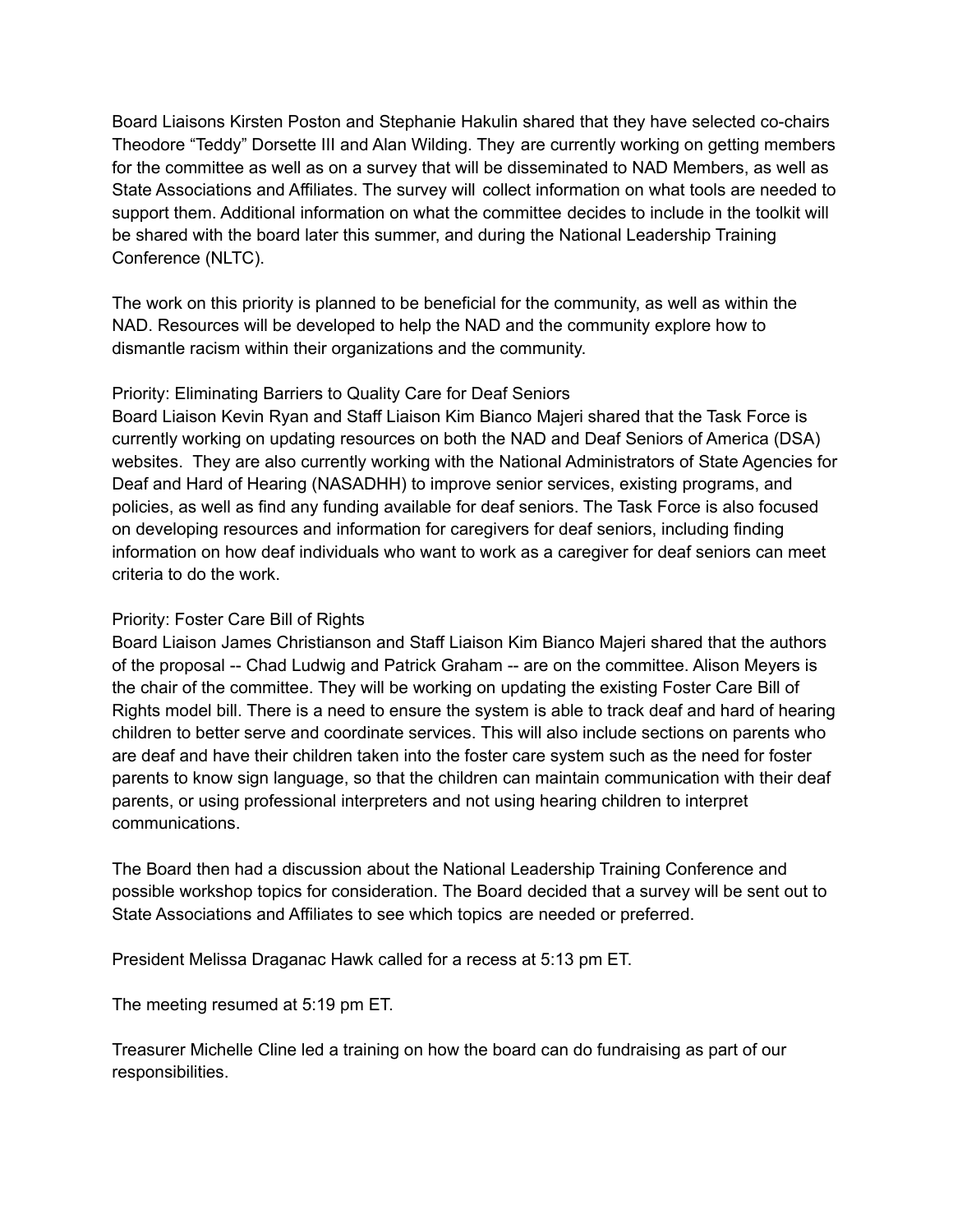President Melissa Draganac Hawk called for a recess at 5:59 pm ET.

## **Sunday, April 18, 2021**

Board Members Present: President Melissa Draganac-Hawk (2020-2022), Vice President Amy Gomme (2020-2022), Secretary Jenny Buechner (2020-2022), Treasurer Michelle Cline (2020-2022), Region I Board Members: Milmaglyn Morales (2020-2022) and Jacob Leffler (2020-2024), Region II Board Members: Kevin Ryan (2018-2022) and Linsay Darnall, Jr. (2020-2024), Region III Board Members: Steve Hamerdinger (2018-2022) and Lisa Rose (2020-2024), Region IV Representatives Laura Kim (2020-2022) and James Christianson (2020-2024), Affiliate Board Member: Justin Cha (2020-2022), and Appointed Board Members: Kirsten Poston (2020-2022) and Stephanie Hakulin (2020-2022).

Ex Officio Member: Howard Rosenblum, Chief Executive Officer.

Staff: Lizzie Sorkin, Communications Director; Angela Ellman, Conference Coordinator

The meeting resumed at 11:05 am ET, with the board entering executive session.

President Melissa Draganac-Hawk ended the executive session at 11:45 am ET and also called for a recess.

The meeting resumed at 11:51 am ET.

The Board discussed the general tentative plans for the 2022 NAD Conference, as the dates are not from Sunday to Sunday as is normally done for NAD conferences. It is possible that the NAD will also host the National Literacy and Leadership Camp (NLLC) as a day program during the conference for middle school children. Kids Camp is great for younger children, and high school students get to participate as Pages during the Council of Representatives, as well as assist with other activities throughout the conference. Middle school aged children are too old for Kids Camp, and too young to be Pages. NLLC would be a great opportunity for them, and for the NAD to implement.

The Board reviewed updates on 2018-2020 Priorities that were still in progress.

#### National Family Campaign:

Board Liaison Michelle Cline shared that this priority will combine with the new priority focusing on elevating awareness on language deprivation. The items that have not been completed with this priority will be passed onto the current 2020-2022 Priority on the Adverse Impacts of Language Deprivation.

Focusing on Systemic Barriers in Vocational Rehabilitation Services for the Deaf/HH: CEO Howard Rosenblum shared that the survey will be disseminated in the next week or two, to collect information on Vocational Rehabilitation services. The Position Statement will be based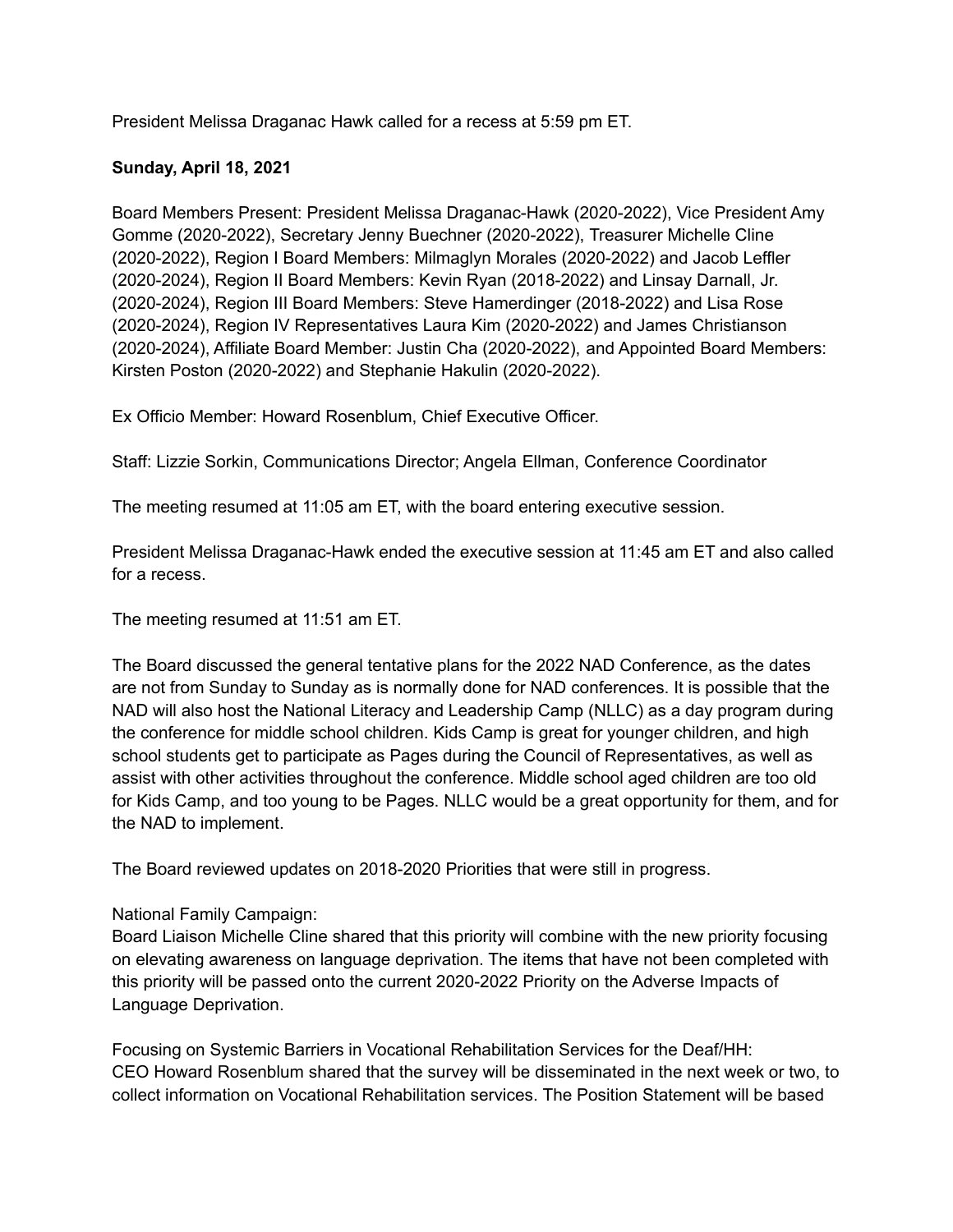on this survey and will be shared with the Board for review and approval during an upcoming Board meeting.

Campaign to spotlight the oppression of Deaf people within the justice system: CEO Howard Rosenblum shared that they were planning on hosting a Summit with the National Association of State Agencies Serving Deaf and Hard of Hearing (NASADHH), however with the Black Lives Matter movement it has been made clear that a roundtable with the BIPOC Deaf community needs to be held prior to hosting a Summit with law enforcement and other experts.

Restoring the Deaf community's confidence in the sign language interpreting profession by strengthening our partnership with the interpreters:

Board Liaison Jenny Buechner shared that the CPC Task Force continues to make progress and will be sharing the content for input with stakeholders including the board of directors for the four organizations involved: NAD, Registry of Interpreters for the Deaf (RID), National Black Deaf Advocates (NBDA), and Council de Manos. After input is received, they will update the document and share with RID for membership input.

Jenny Buechner also shared that the Interpreter Standards workgroup has met a few times and is making great progress in gathering information on current standards in different disciplines of the Interpreting profession, as well as Interpreting Training/Education Programs (ITP/IEP). The workgroup will meet again in June to continue the work and hope to have a proposed Position Statement on Interpreting Standards for the board to review this summer.

President Melissa Draganac-Hawk called for a recess at 2:58 pm ET.

The meeting resumed at 3:00 pm ET.

#### **Committee Reports:**

Interpreter Agency Accreditation Program:

CEO Howard Rosenblum shared that Kim Bianco Majeri will take over this project as soon as Legislative sessions in states are mostly done this Spring.

#### Bylaws:

Board Liaison Jacob Leffler shared that they are currently ensuring the Bylaws are updated with the amendments from the 2020 Council of Representatives. The 2022 Bylaws Chair is Scot Pott.

#### Governance:

Governance Chair Lisa Rose shared that the committee will be reviewing the Board Policy Manual (BPM) to make sure that the roles and responsibilities of board members align with the most recent version of the Bylaws, as well as add the Affiliate Board member positions and their duties.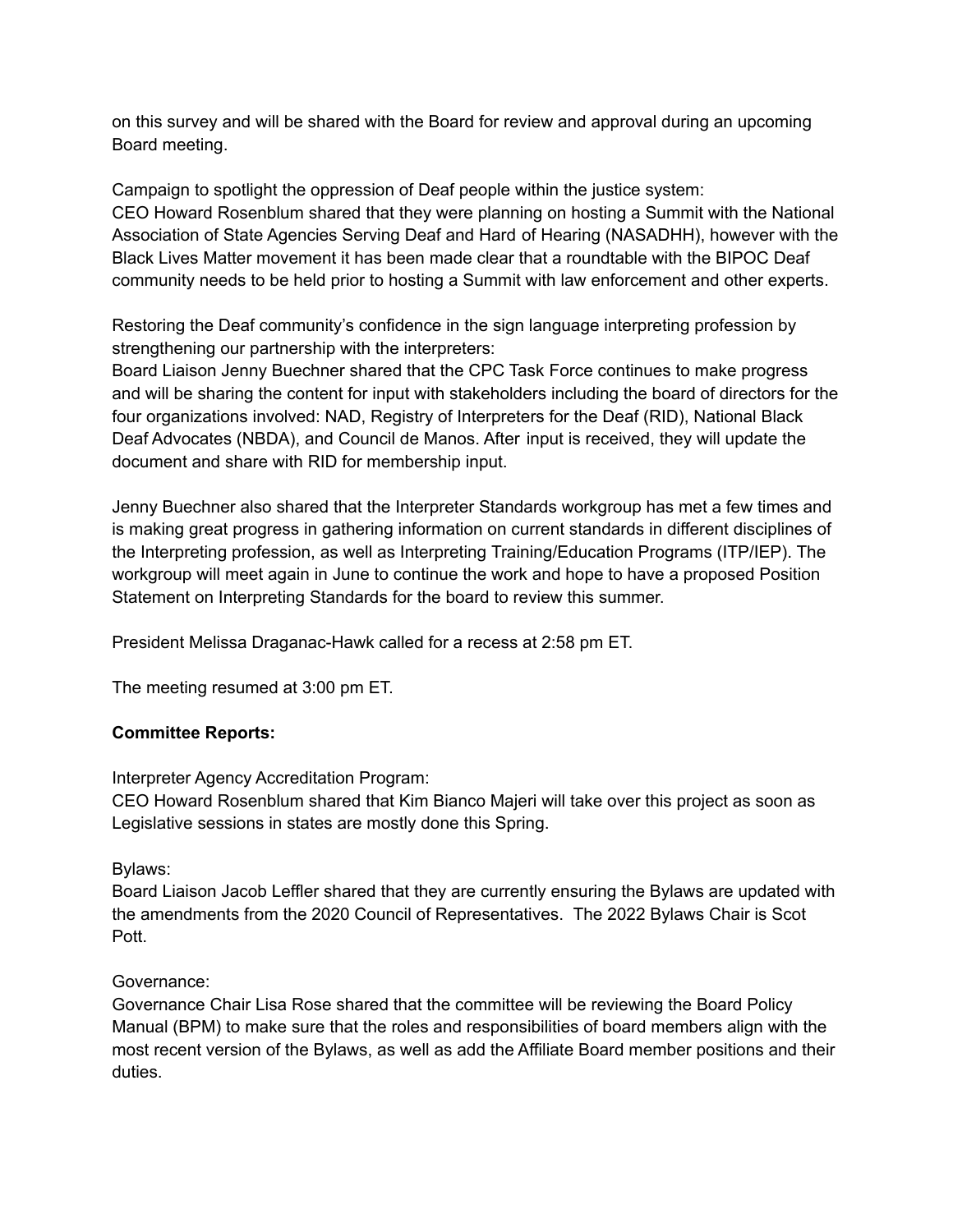Deaf Interpreter Task Force:

Board Liaisons Jenny Buechner and Kevin Ryan reported that there has been no progress.

## National Employment Resource Center:

Board Liaison Jacob Leffler shared that the NERC work is done, with a page on the NAD website with resources for employment, however there is a need for an annual review to ensure all of the information is up to date.

State Associations and Affiliates Committee (SAAC):

Michelle Cline shared that there are nominations for the SAAC in each region and position, except for Affiliates. A reminder email will be sent to the 2020 COR Affiliate Delegates as well as current Affiliates of the NAD.

## Rapid Response Team (RRT):

RRT Chair Linsay Darnall, Jr shared that the team worked on a statement regarding Stop Asian Hate. Linsay would like for the team to have an orientation on what RRT does, and get a head start on developing the framework of memoriams for past board members as well as well known community leaders, so that we can draft actual memoriams quickly when someone passes away.

## Strategic Plan:

Chair Linsay Darnall, Jr shared that he reached out to Michelle Cline to pick up where we left off on the Strengths, Weaknesses, Opportunities, and Threats assessment. Then will review the information gathered and develop short, medium, and long term plans.

#### VRI in Courts Task Force:

CEO Howard Rosenblum stated that he hopes to have a position statement for the Board to review soon.

#### **Sections:**

Secretary Jenny Buechner shared that for all Sections there is a need to insert in the election process of Section Chairs or Board members when there are no candidates, that write-ins are accepted and that if they have the majority, they will be selected to serve as the Section Chair and/or board position of the Section.

Deaf Culture and History Section (DCHS):

Board Liaison Linsay Darnall, Jr shared that the section has been posting information about Deaf History Month as of April 1st. They will be developing a toolkit for the community to use for 2022.

National Deaf Education Conference (NDEC) Section: Board Liaison Michelle Cline shared that they will host a virtual conference on June 24-25th.

Former Board Members Section: